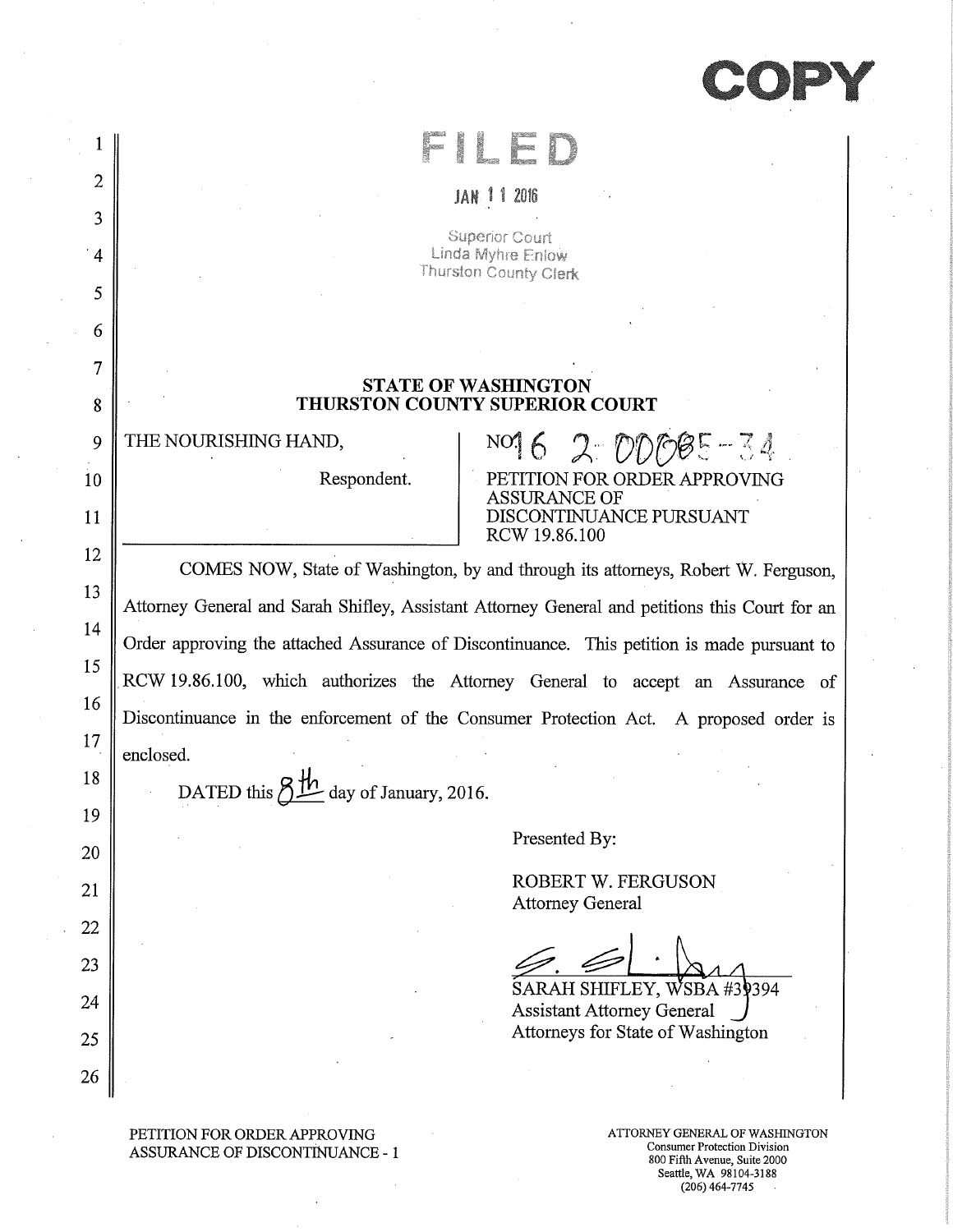|        | JAN 1 3 2016                                                                                  |  |  |
|--------|-----------------------------------------------------------------------------------------------|--|--|
| 1      | <b>Superior Court</b>                                                                         |  |  |
| 2      | Linda Myhre Enlow<br><b>Thurston County Clerk</b>                                             |  |  |
| 3      |                                                                                               |  |  |
| 4      |                                                                                               |  |  |
| 5      |                                                                                               |  |  |
| 6<br>7 | <b>STATE OF WASHINGTON</b><br>THURSTON COUNTY SUPERIOR COURT                                  |  |  |
| 8      | NO. 16 $2 - 00085 - 34$<br>THE NOURISHING HAND,                                               |  |  |
| 9      | ORDER APPROVING ASSURANCE<br>OF DISCONTINUANCE PURSUANT                                       |  |  |
| 10     | Respondent.<br>RCW 19.86.100                                                                  |  |  |
| 11     | Pursuant to RCW 19.86.100, which authorizes the Attorney General to accept an                 |  |  |
| 12     | Assurance of Discontinuance in the enforcement of the Consumer Protection Act, the Court      |  |  |
| 13     | hereby approves and orders entry of the Assurance of Discontinuance in this matter. Following |  |  |
| 14     | entry of the Assurance of Discontinuance, the clerk is directed to close this matter.         |  |  |
| 15     |                                                                                               |  |  |
| 16     | <b>JAN 112 2016</b><br>$, 201$ $\leq 6$ ,<br>DATED this day of                                |  |  |
| 17     | <b>REBEKAH ZINN</b>                                                                           |  |  |
| 18     | <b>COURT COMMISSIONER</b>                                                                     |  |  |
| 19     | <b>JUDGE/COURT COMMISSIONER</b>                                                               |  |  |
| 20     |                                                                                               |  |  |
| 21     | Approved for Entry and Presented By:<br>Approved for Entry; Notice of<br>Presentation Waived: |  |  |
| 22     | <b>ROBERT W. FERGUSON</b><br><b>Attorney General</b>                                          |  |  |
| 23     |                                                                                               |  |  |
| 24     | Dalx L Crandal 1<br>Dale L. Crandall W 5BA #32168                                             |  |  |
| 25     | SARAH SHIFLEY, WSBA# 39394<br>(Print Name) Atterney<br><b>Assistant Attorney General</b>      |  |  |
| 26     | Nourishing Hand, Authorized Representative<br>Attorneys for State of Washington               |  |  |
|        |                                                                                               |  |  |

ORDER APPROVING ASSURANCE OF DISCONTINUANCE - 1

 $\sim$ 

 $\sim$ 

ATTORNEY GENERAL OF WASHINGTON Consumer Protection Division 800 Fifth Avenue, Suite 2000 Seattle, WA 98104-3188<br>(206) 464-7745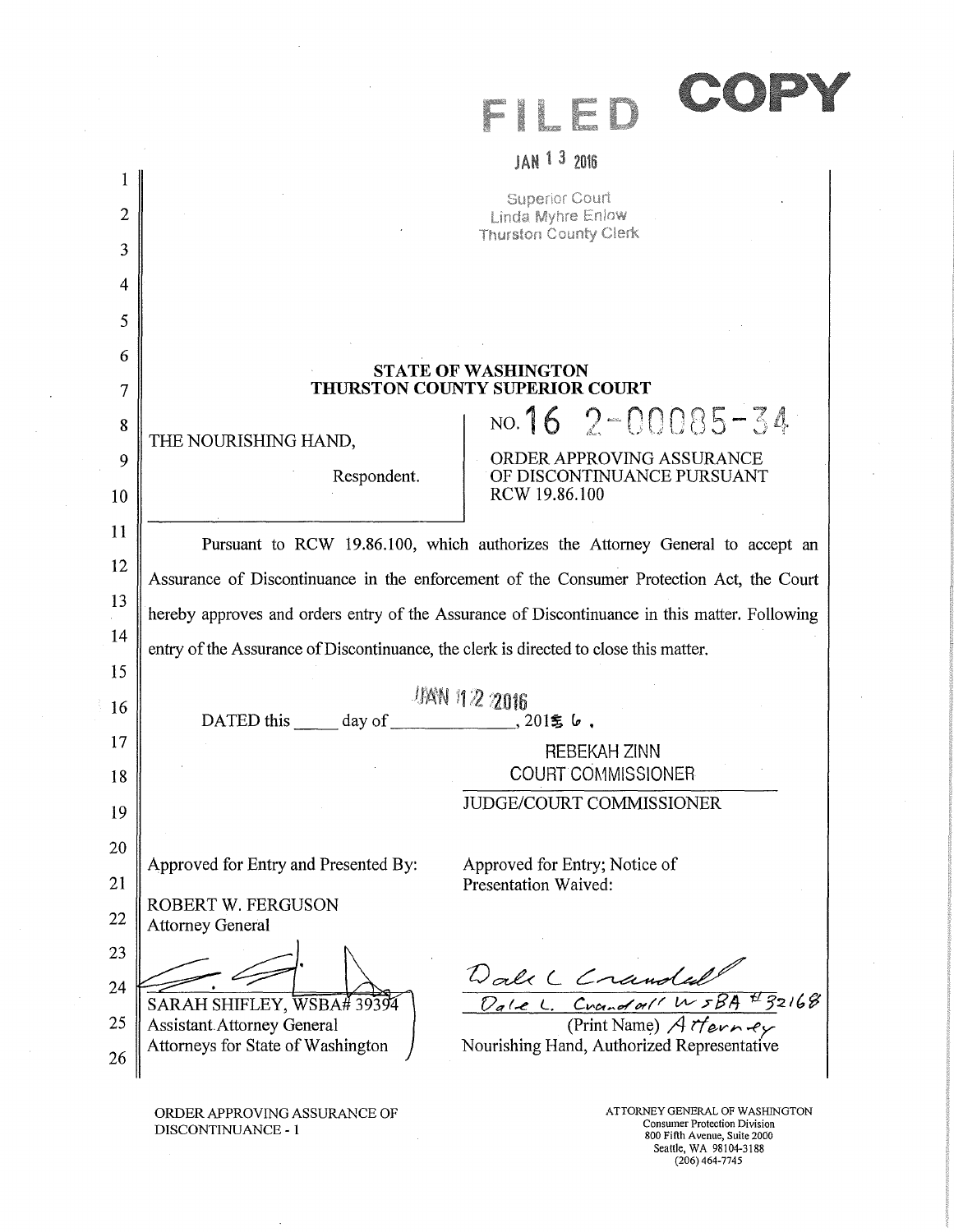|    | <b>RECEIVED</b>                                                                                                                   |                                                                                             |  |  |
|----|-----------------------------------------------------------------------------------------------------------------------------------|---------------------------------------------------------------------------------------------|--|--|
|    | <b>JAN 19 2016</b>                                                                                                                |                                                                                             |  |  |
|    | <b>CONSUMER PROTECTION DIVISION</b>                                                                                               |                                                                                             |  |  |
| 2  | <b>SEATTLE</b>                                                                                                                    | JAN 1 3 2016                                                                                |  |  |
| 3  |                                                                                                                                   | <b>Superior Court</b><br>Linda Myhre Enlow                                                  |  |  |
| 4  |                                                                                                                                   | <b>Thurston County Clerk</b>                                                                |  |  |
| 5  |                                                                                                                                   |                                                                                             |  |  |
| 6  |                                                                                                                                   |                                                                                             |  |  |
| 7  | <b>STATE OF WASHINGTON</b><br>THURSTON COUNTY SUPERIOR COURT                                                                      |                                                                                             |  |  |
| 8  | In re:                                                                                                                            | NO.16 $2 - 00085 - 34$                                                                      |  |  |
| 9  | THE NOURISHING HAND,                                                                                                              | <b>ASSURANCE OF</b><br>DISCONTINUANCE                                                       |  |  |
| 10 |                                                                                                                                   |                                                                                             |  |  |
| 11 | Respondent.                                                                                                                       |                                                                                             |  |  |
| 12 |                                                                                                                                   |                                                                                             |  |  |
| 13 | The State of Washington, by and through its attorneys, Robert W. Ferguson, Attorney                                               |                                                                                             |  |  |
| 14 | General, and Sarah Shifley, Assistant Attorney General, files this Assurance of Discontinuance                                    |                                                                                             |  |  |
| 15 | pursuant to RCW 19.86.100.                                                                                                        |                                                                                             |  |  |
| 16 |                                                                                                                                   | The Attorney General initiated an investigation into the solicitation practices of the      |  |  |
| 17 | Respondent, The Nourishing Hand.                                                                                                  |                                                                                             |  |  |
| 18 | 2.                                                                                                                                | The Attorney General deems the following to constitute unfair or deceptive acts or          |  |  |
| 19 |                                                                                                                                   | practices in violation of the Consumer Protection Act, RCW 19.86.020, and violations of the |  |  |
| 20 | Charitable Solicitation Act, RCW 19.09.100(7) and RCW 19.09.100(15):                                                              |                                                                                             |  |  |
| 21 |                                                                                                                                   | Misrepresenting, either orally or in writing, the tax-deductibility of                      |  |  |
| 22 | any contribution and/or including in any solicitation for<br>contributions any statement that is false, misleading, or deceptive. |                                                                                             |  |  |
| 23 |                                                                                                                                   |                                                                                             |  |  |
| 24 | 3.                                                                                                                                | Respondent agrees to cease misrepresenting in any manner, the tax-deductibility of          |  |  |
| 25 | contributions.                                                                                                                    |                                                                                             |  |  |
| 26 |                                                                                                                                   |                                                                                             |  |  |
|    |                                                                                                                                   |                                                                                             |  |  |

 $\bar{\gamma}$ 

 $\ddot{\phantom{a}}$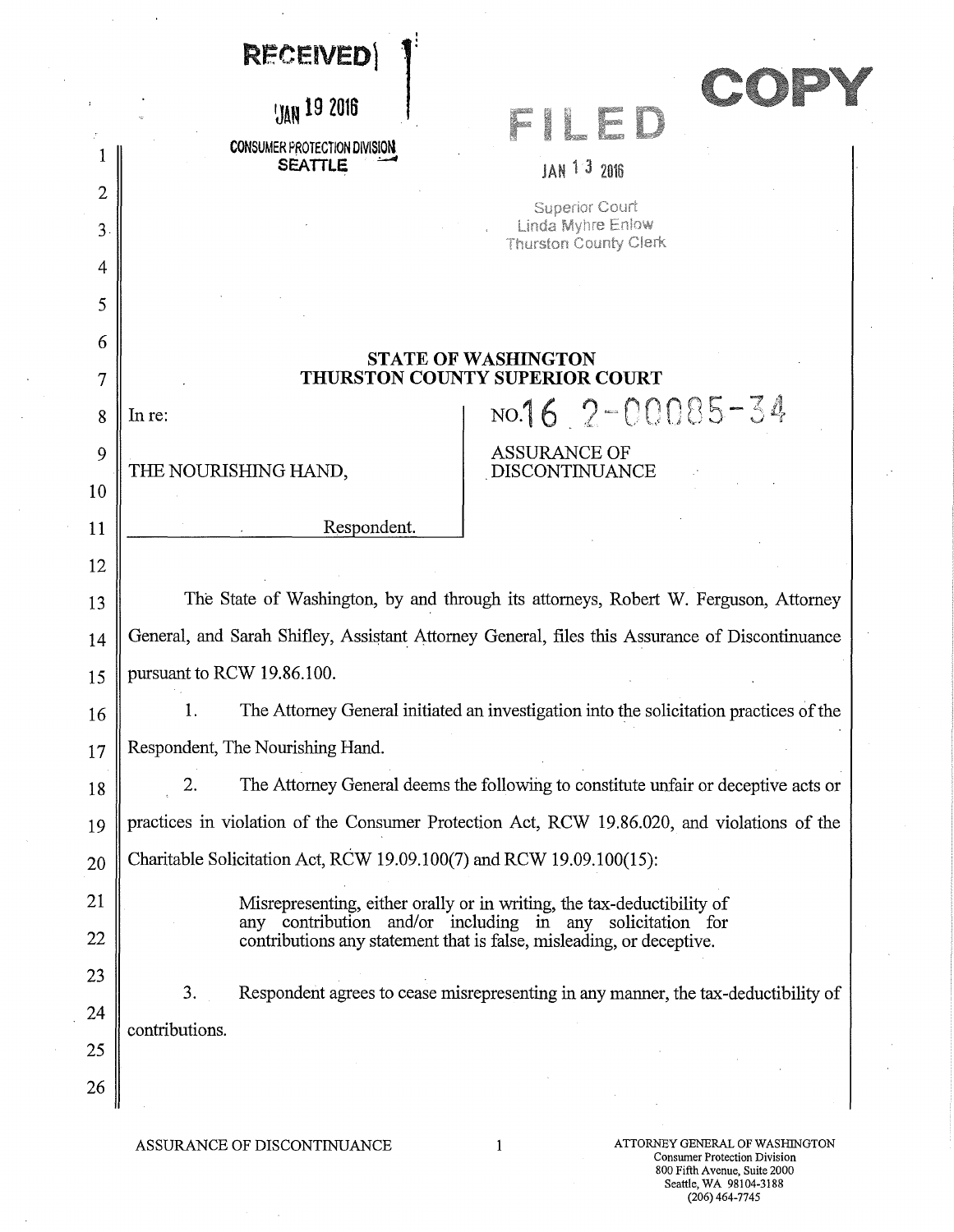1 4. Respondent agrees to cease making any false, misleading, or deceptive 2 misrepresentations in any solicitations for contributions.

3 5. Respondent agrees to pay the costs and reasonable attorney fees incurred by the 4 Attorney General in pursuing this matter in the amount of \$1,000.00, payable in full upon signing 5 this Assurance of Discontinuance. Payment shall be made by valid cashier's check, paid to the 6  $\parallel$  order of Attorney General—State of Washington.

7 6. Respondent shall send the signed Assurance of Discontinuance and the cashier's 8 check to the Office of the Attorney General, Attention: Cynthia Lockridge, Consumer 9 Protection Division, 800 Fifth Avenue, Suite 2000, Seattle, Washington, 98104-3188.

10 7. This Assurance of Discontinuance shall not be considered an admission of 11 Violation of the Consumer Protection Act or the Charitable Solicitations Act for any purposes, but 12 failure to comply with this Assurance of Discontinuance shall be *prima facie* evidence of 13 violations of RCW 19.86.020, thereby placing upon the violator, The Nourishing Hand, and its 14 officers, directors, and principals, the burden of defending against imposition by the Court of 15 injunctions, restitution, and civil penalties of up to \$2,000.00 per violation and costs, including  $16 \parallel$  reasonable attorney's fees, incurred by the Attorney General in pursuing such action.

17 8. Under no circumstances shall this Assurance of Discontinuance or the name of the 18 State of Washington, the Office of the Attorney General, the Washington Secretary of State, or 19 any of its employees or representatives be used by the Respondent or by its officers, employees,  $20 \parallel$  representatives, or agents in conjunction with any business activity of the Respondent.

- *21 /Il*
- $111$ 22
- 23  $111$
- 24  $111$
- 25  $111$
- 26